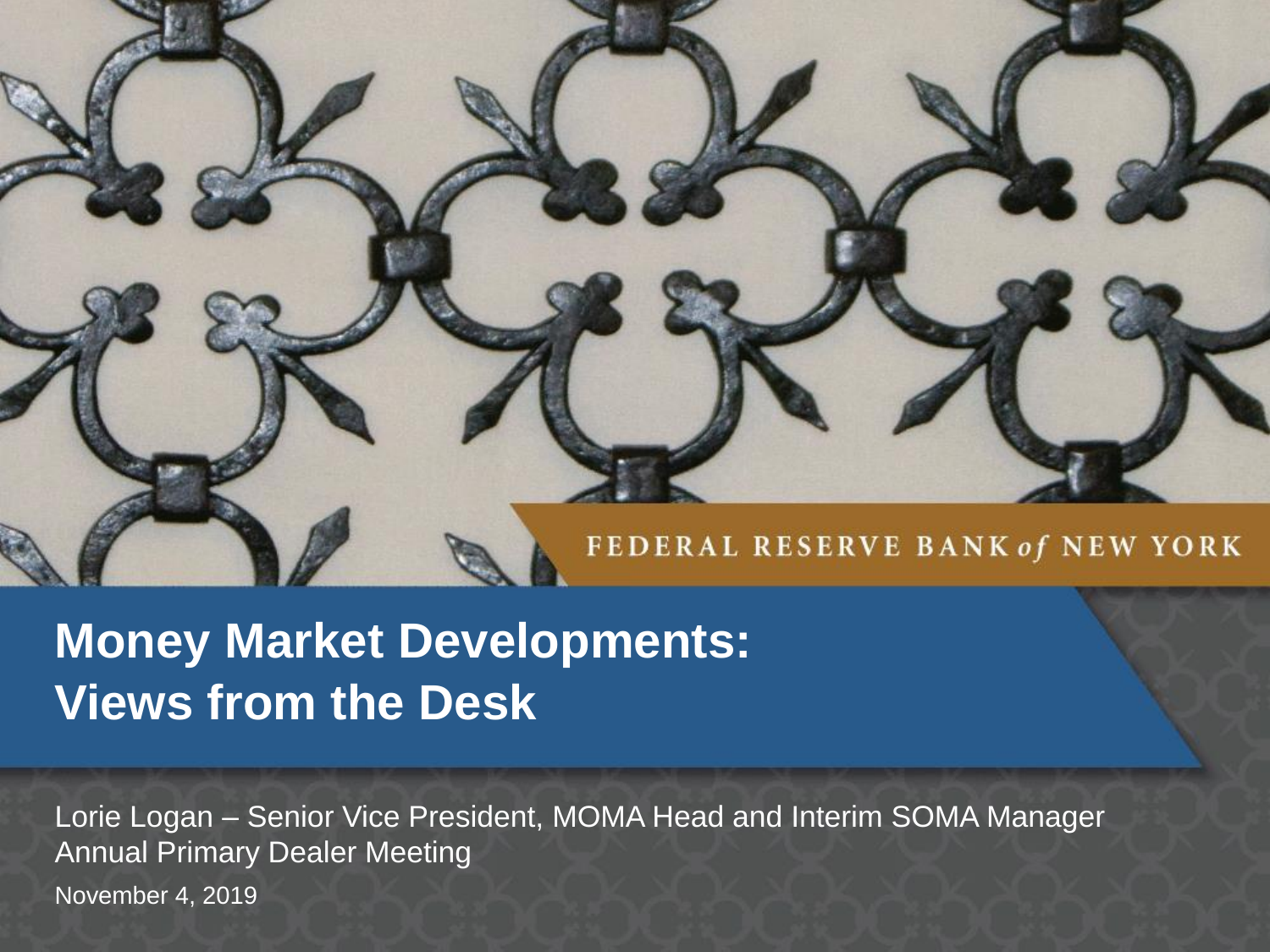#### **Figure 1 Ample Reserves Operating Framework**

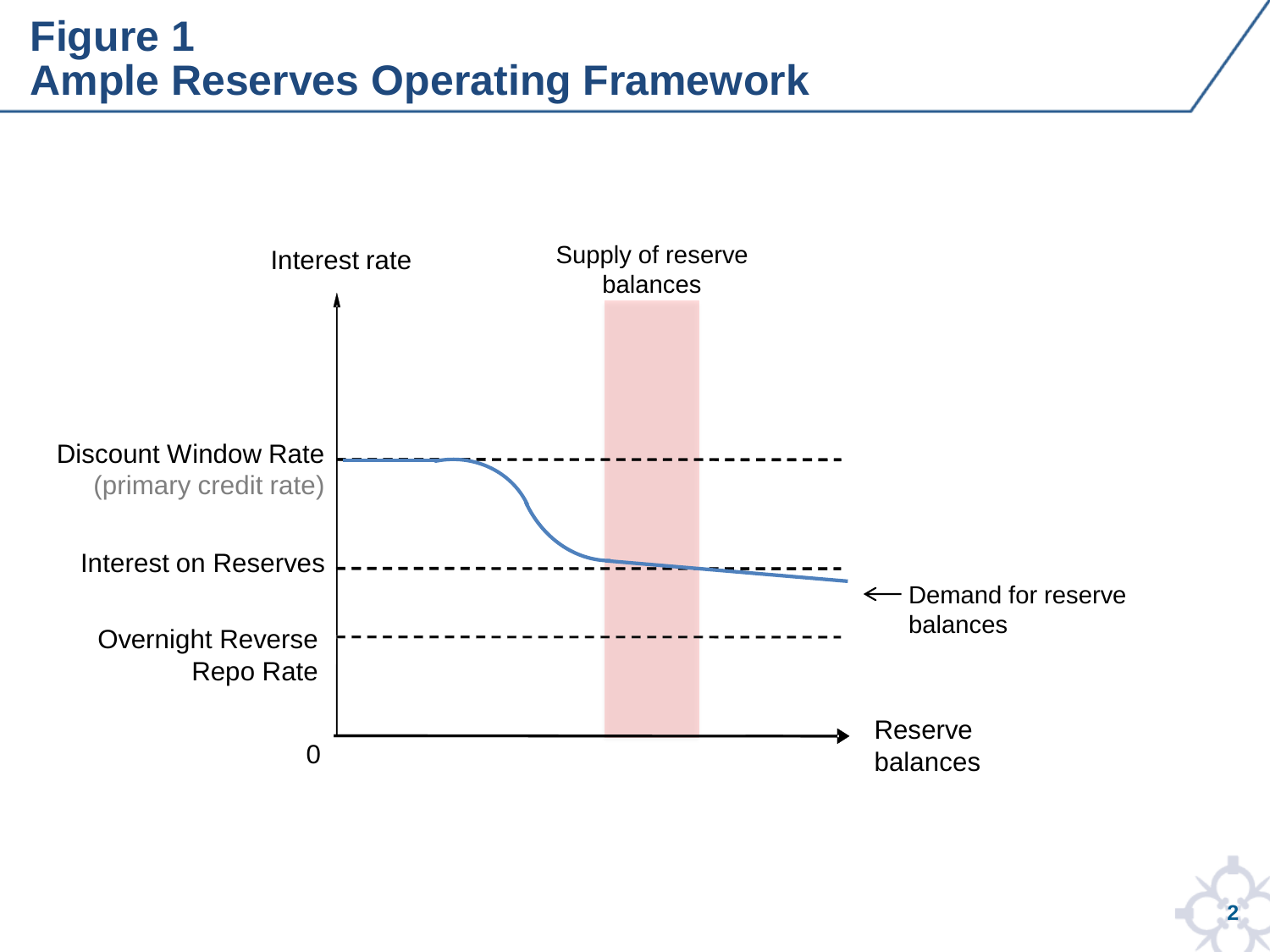## **Figure 2 SOMA Treasury Allocation Relative to Universe**



**3**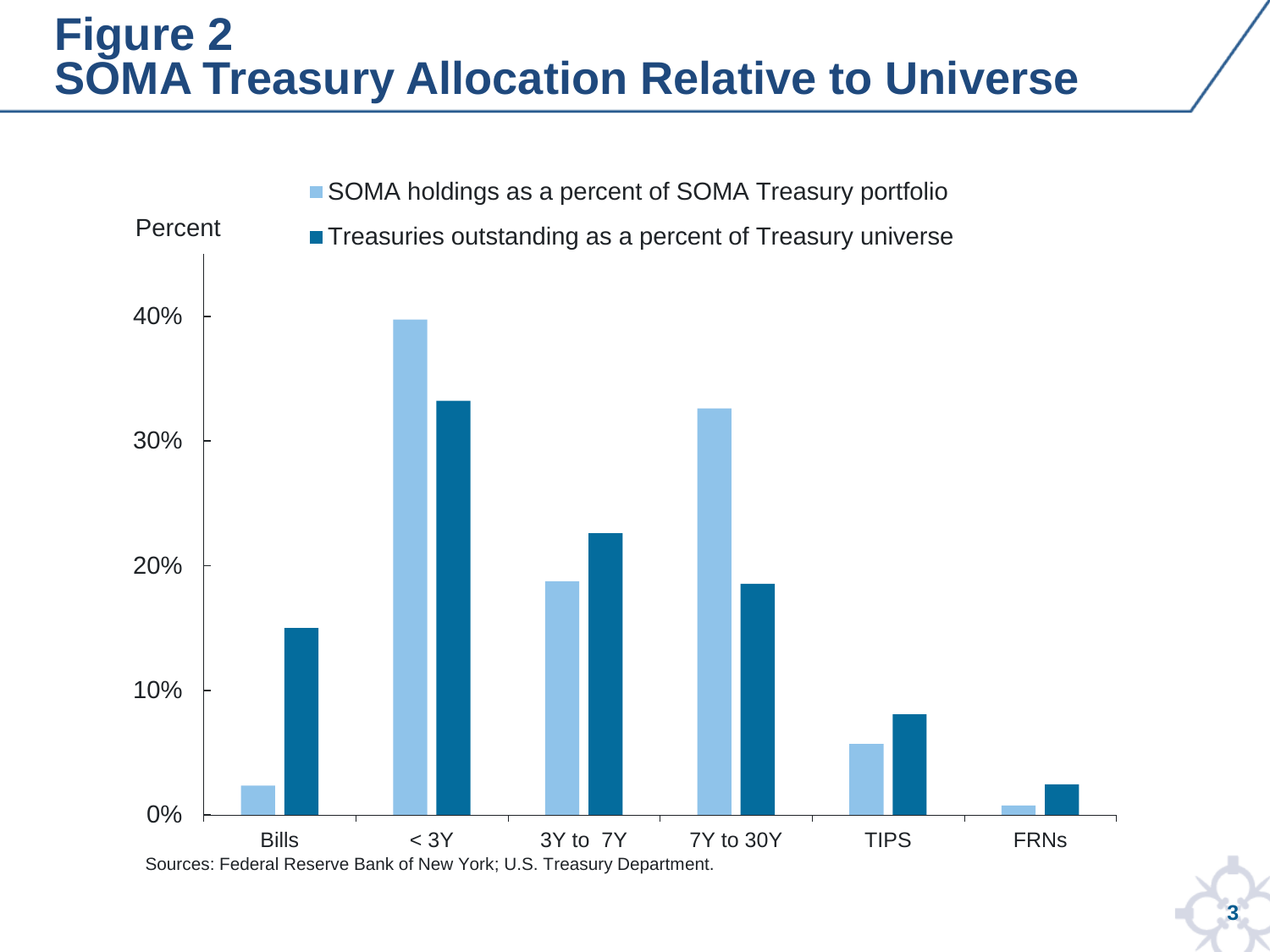## **Figure 3 Outstanding Temporary Open Market Operations**



**4**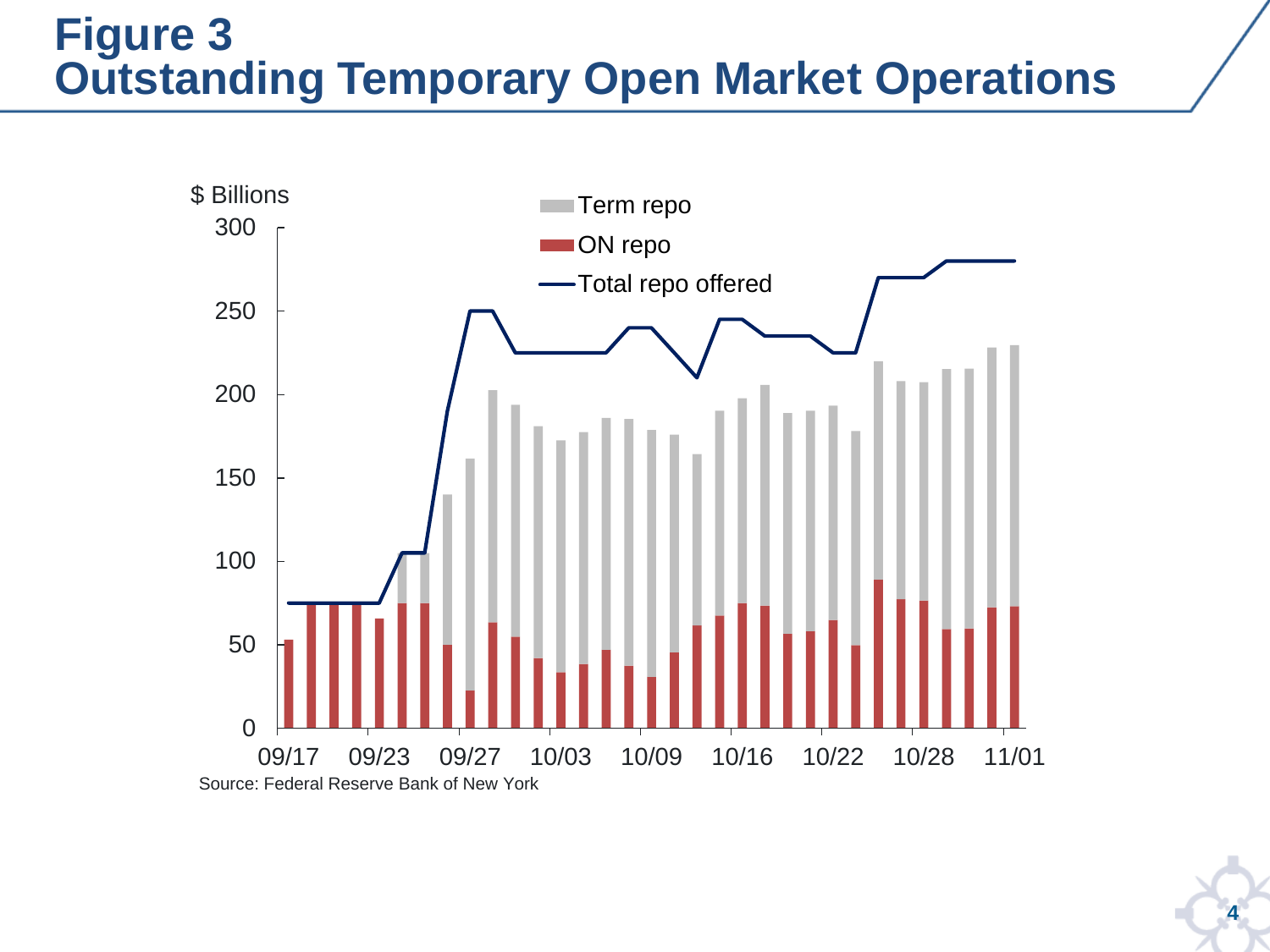#### **Figure 4 Reserve Balances**



Sources: Board of Governors; Federal Reserve Bank of New York staff calculations.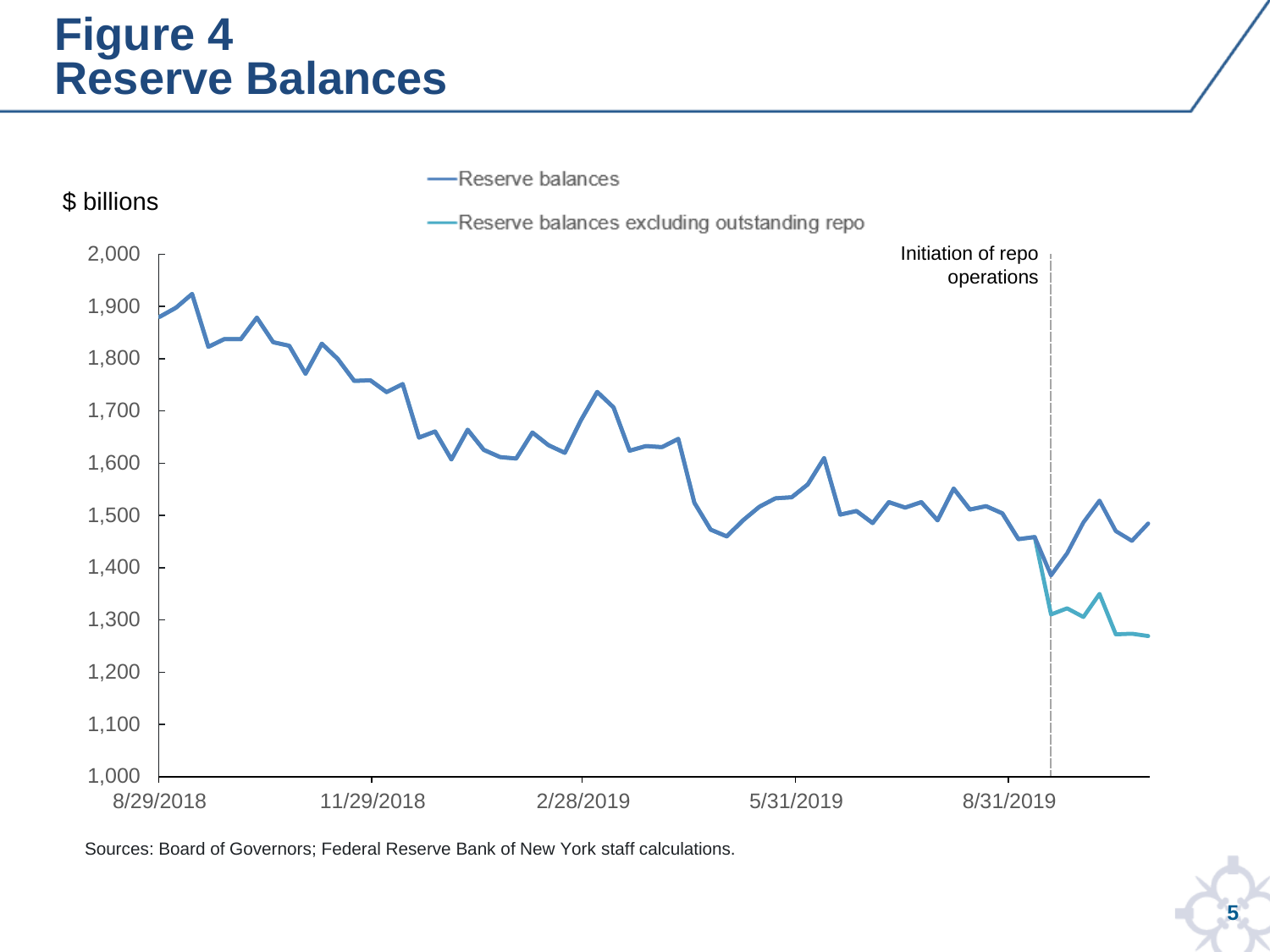### **Figure 5 Federal Reserve Notes**